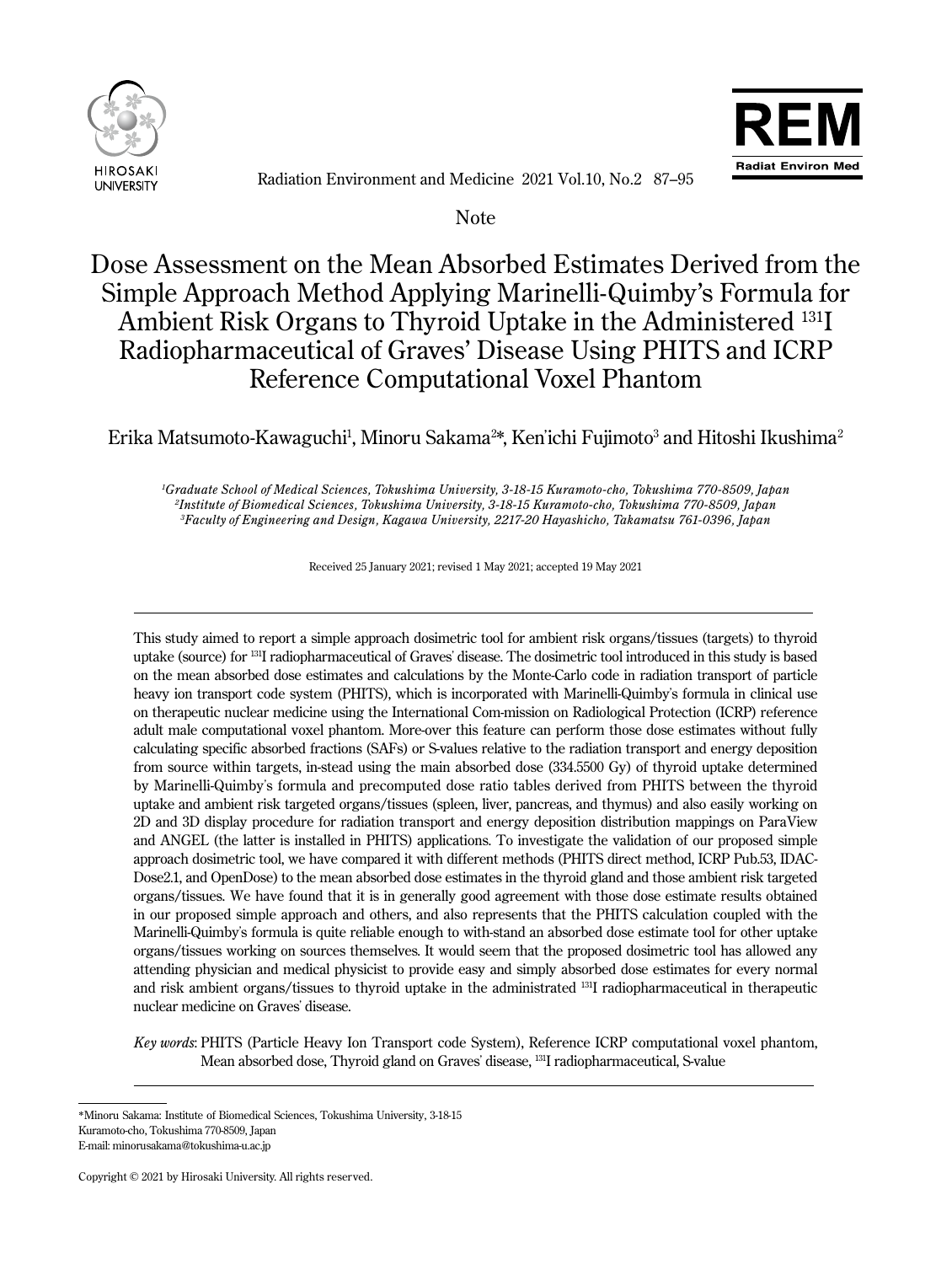## **1. Introduction**

In radionuclide therapy with radiopharmaceuticals in nuclear medicine, several beta- and alpha-emitters are generally used well to date. Typical beta-emitters in clinical use including  $^{131}I$ ,  $^{89}Sr$ , and  $^{90}Y$  have been utilized for the treatment of pain of thyroid cancer and bone metastases and non-Hodgkin's lym-phoma on the radionuclide therapy so far. Particularly, as of 131I in radiation therapy of Graves' disease, it is known that the proportion of treated cases in the United States is 60% to 70%1). In Japan, the pro-portion of cases, for example, iodine capsule of Na131I, is not so high as in the United States but has been increasing recently. Moreover, regarding outpatient treatment for residual thyroid destruction (ablation) with  $^{131}I$  (1,110 MBq), which have been highlighted recently, the radioactivity intensity handled by this treatment has reached extremely high levels, and the exposure dose assessment control surrounding the internal therapy of <sup>131</sup>I is becoming more important, as indicated by strict guidelines $2$  supervised by the Japanese Society of nuclear medicine and others.

In contrast, recently, by the clinical fulfillment involved in advances in the alpha-targeted delivery of radionuclides and radionuclide conjugation chemistry techniques and increased availability of alpha-emitters appropriate for clinical use, we have led the alpha-radionuclide therapy to the treatments and patient trials of radiopharmaceuticals labeled with alpha-particle emitters<sup>3</sup>, such as  $^{223}Ra$ ,  $^{217}At$ . For several years, clinical treatments for bone metastasis in castration resistant prostate cancer are performed through radionuclide therapy of 223Ra alpha-emitter for the first time from June, 2016 in Japan<sup>4)</sup>.

It is necessary to control the internal absorbed doses appropriately to normal tissues (risk organs; these are also collectively called "target(s)" in the case) to each minimum level, while maximizing the radiation damage and advantages of high potency and localized energy deposition to targeted tumors and immunodeficiency organs (these tissues/organs are also collectively called "source(s)" in the case), which uptake those radiopharmaceuticals in the radionuclide therapy during such a tidal current relative to radiation therapy, and the adequacy of the absorbed dose evaluation involved in their radiation properties of beta- and alpha-emitters becomes more important in the future<sup>5-7)</sup>.

For early-stage standardized internal absorbed dose estimate (dose calculation) in patients for diag-nostic nuclear medicine, including the radiopharmaceutical of 131I, ICRP Publication 538) has been a basic and wellestablished radiation dose estimate method and a well known textbook-like model even now. The treatise titled "Radiation Dose to Patients from radiopharmaceuticals" in 1987 has been based on a biokinetic model providing

quantitative estimations for the distribution and metabolism of the ra-diopharmaceutical on each compartment model for a specific target organ/tissue of interest with each inherent mass in the human body without radiation hazard. Moreover, the ICRP Publication 1289) in 2015 has been published for diagnostic nuclear medicine, included a compendium of revised information relating to internal absorbed dose for widely used radiopharmaceuticals, and provided new information for 82Rb with the same biokinetic model and using a dosimetry application software code named "MIRDOSE" (renamed "OLINDA/EXM" 10) and has been well known today in nuclear medicine.) to facilitate automated and standardized internal dose calculations for nuclear medicine with improve-ment in computer performance. The model of kinetic behavior of iodine on the ICRP Publication 53<sup>8)</sup> described that the administered radiopharmaceutical (131I) introduced into the human body has a distri-bution ration inherent to each organ/tissue on thyroid uptake set at various compartment levels based on the biokinetic model, and each serves as a source to radiation dose (absorbed dose) on the organ/tissue itself, whereas OLINDA/EXM on the ICRP Publication 128<sup>9</sup> has allowed the calculation method that extends this basic concept with the biokinetic model to be estimated to the absorbed radiation doses for ambient risk organs/tissues (as targets) of the human model body (as a standardized phantom) from source organs/tissues (in this study, it corresponds to the thyroid gland) distributed with administration of a certain amount of 131I.

Recently, from 2015, with expansion from diagnostic to therapeutic nuclear medicine applications, a wide variety of computational dosimetry systems based on standardized phantoms, such as OLINDA/EXM version 2.0<sup>11)</sup>, IDAC-Dose 2.1<sup>12)</sup>, PARaDIM<sup>13)</sup> and OpenDose<sup>14)</sup>, have been released and are becoming widespread in the radiopharmaceutical industry and research community for internal dose cal-culations of radiopharmaceuticals, in particular, by the attending nuclear medicine physician and medical physicist. They have been certainly wellestablished in every field and also benefited clinical users at pro-viding user-friendly operations and accurate absorbed dose estimates in any organ/tissue of interest as either the target or source, however, they have some matters of concern for the attending physician and medical physicist because not all nuclear medicine physician and medical physicist users who use them necessarily understand the complex and detailed computational dosimetry system leading up to dose calculations, and also have fairly depended on their dose estimates which are obtained and displayed through their user-friendly interface. Moreover, they have some shortcomings when applied to 3D visu-alization functions of radiation trajectories and distribution map of those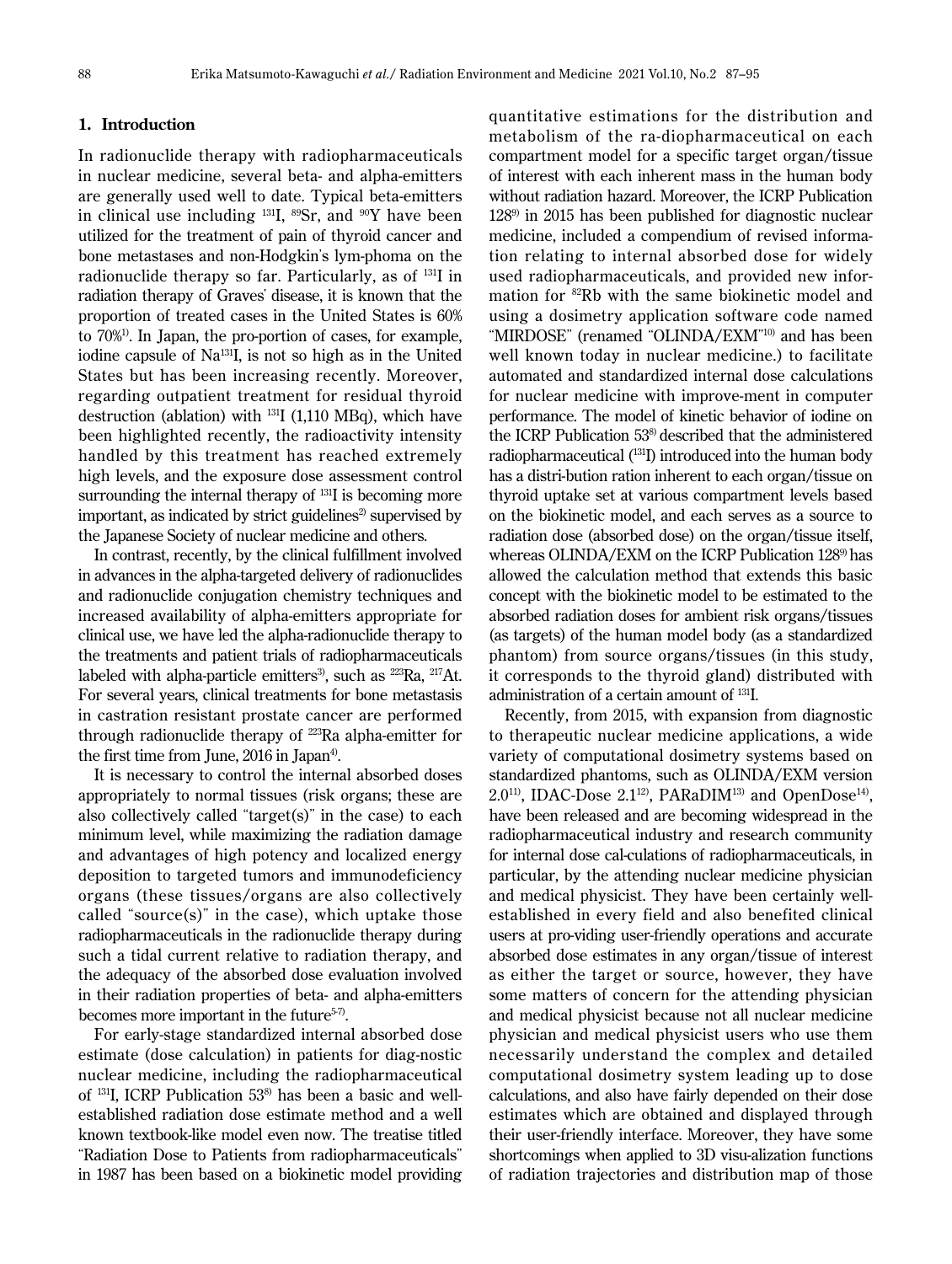absorbed dose in the internal dosimetry system.

In this study, to simplify the implementation of absorbed dose calculations using a male reference voxel phantom, the research group for radiation transport analysis at JAEA has promoted to develop the Monte-Carlo-based PHITS15-17) and establish one of the standard calculation codes for risk as-sessment and research field of diagnostic and therapeutic nuclear medicine. We have collaborated with the PHITS research group to work on the pertinent improvement of the PHITS code which is specialized for nuclear medicine in clinical use. Therefore, this study has introduced our proposed simple approach method to the absorbed dose estimates together with directly PHITS calculation data in comparison with ever conventional applications of ICRP Publication 53, IDAC-Dose 2.1, and OpenDose and also those absorbed doses and trajectories on 3D visual distribution mappings to the ambient risk targeted organs/tissues from the source organ of thyroid gland with uptakes of 131I by PHITS in conjunction with the ICRP male reference voxel phantom  $(ICRP$  voxel-based model)<sup>18)</sup> due to radiation hazards with ad-ministration of 131I in Graves' disease in therapeutic nuclear medicine. Thus, based on the normalization of those absorbed dose estimates in the ICRP voxel phantom, we have proposed and verified the simple approach method to simplify the implementation of the absorbed dose calculations for the ambient risk organs/ tissues applying Marinelli-Quimby's formula<sup>19, 20)</sup> generally in clinical use.

#### **2. Materials and Methods**

Presently, the last version 3.24 of PHITS is available for implementations of internal absorbed dose estimates of thyroid gland and ambient organs/tissues of 131I β( **γ** ) nuclides delivered on radiopharma-ceuticals in therapeutic nuclear medicine. The EGS5 mode installed in PHITS was used for photon and electron transport. In geometrical modeling of a complex structure, such as the human body, the PHITS can provide valuable insight and assistance for internal dosimetry of organs/tissues of interest, including the thyroid gland. This original voxel modeling in PHITS virtual space described based on the "Uni-verse" and "Lattice" functions and easily exchanged to initial input data with a binary format for PHITS using the software named dicom2phits allow collection of numerical and computational voxel reference phantom data of the adult male licensed under ICRP Publication 110<sup>18)</sup>, in which the content provides shapes and masses of organs/tissues and elemental composition of the adult Male in general. PHITS mesh tallies in terms of visualization were used to graphically display the dose and track in voxels for the ICRP reference phantom model using ParaView and ANGEL applications. These

unit sizes of the voxel phantom data on the adult male in PHITS space are rectangles of  $2.137 \times 2.137 \times 8.000$  mm<sup>3</sup> and  $1.775 \times 1.775 \times 4.840$  mm<sup>3</sup>, respectively. For the source modeling of beta particles and photons orig-inating from β( **γ** )-decaying 131I nuclides, the beta-particle and gamma-ray response functions (electron and photon sources) as energy spectra are available on providing their spectrum data based on the dataset of MIRD Decay Schemes 2nd Edition<sup>21, 22)</sup> and the dataset (the revised data of ICRP Publication  $38^{23}$  of RI source generation function in PHITS. As for photon response function of <sup>131</sup>I decaying nuclides, it is also available to adopt only the latter dataset because it would be insufficient to provide the gamma-ray spectrum of 131I on the former dataset on MIRD Decay Schemes<sup>21, 22</sup>. On the course of the present PHITS calculations of the absorbed dose for the targeted thyroid gland with Graves' dis-ease, it has revealed that the absorbed dose and dose distribution on the ICRP computational reference male voxel phantom18) are obtained from the total scoring number of history of  $2.0000E + 8$  (200,000,004) corresponding to the details of 5,263,158 per batch by 38 batches. 3D simulation data are selected for those output providing the absorbed dose on a deposit tally mode and electron and photon tracks on a user-defined tally mode; in the case, it is usually called "Trajectory" tally mode in PHITS visualization function. In this user-defined tally setting for the trajectory, we have computed it up to the maximum number limit of 99999 to make it easy to distinguish between those electron and photon tracks. Those trajectory calculation data were exported into this visualization toolkit (VTK) format. This VTK format is generally in use, and a versatile format for a graphical user interface-based application for data analysis and visualization is called "Paraview". All calculation processes were executed by using both openMP and MPI parallel computing calculations properly because PHITS, which is significantly better compared to other codes, provides environment in which those parallel calculations can be easily executed with the default settings. We have utilized our new workstations of Mac Pro 2019 installed with AMD Radeon Pro 560X (2.5 GHz 28-core Intel Xeon W, this machine score capability is approximately 1305 GFlops) and also PC-Linux machine (Ubuntu 18.04.5 LTS) equipped with NVIDIA Tesla K20 (2.1 GHz 20-core Intel Xeon Gold 5218R, its score capability is approximately 626 GFlops). It is likely that those GPU performance greatly contributes to the 3D drawing function of VTK format and trajectory tally mode.

Our focused Marinelli-Quimby's formula19, 20) of 131I in clinical use is expressed as follows: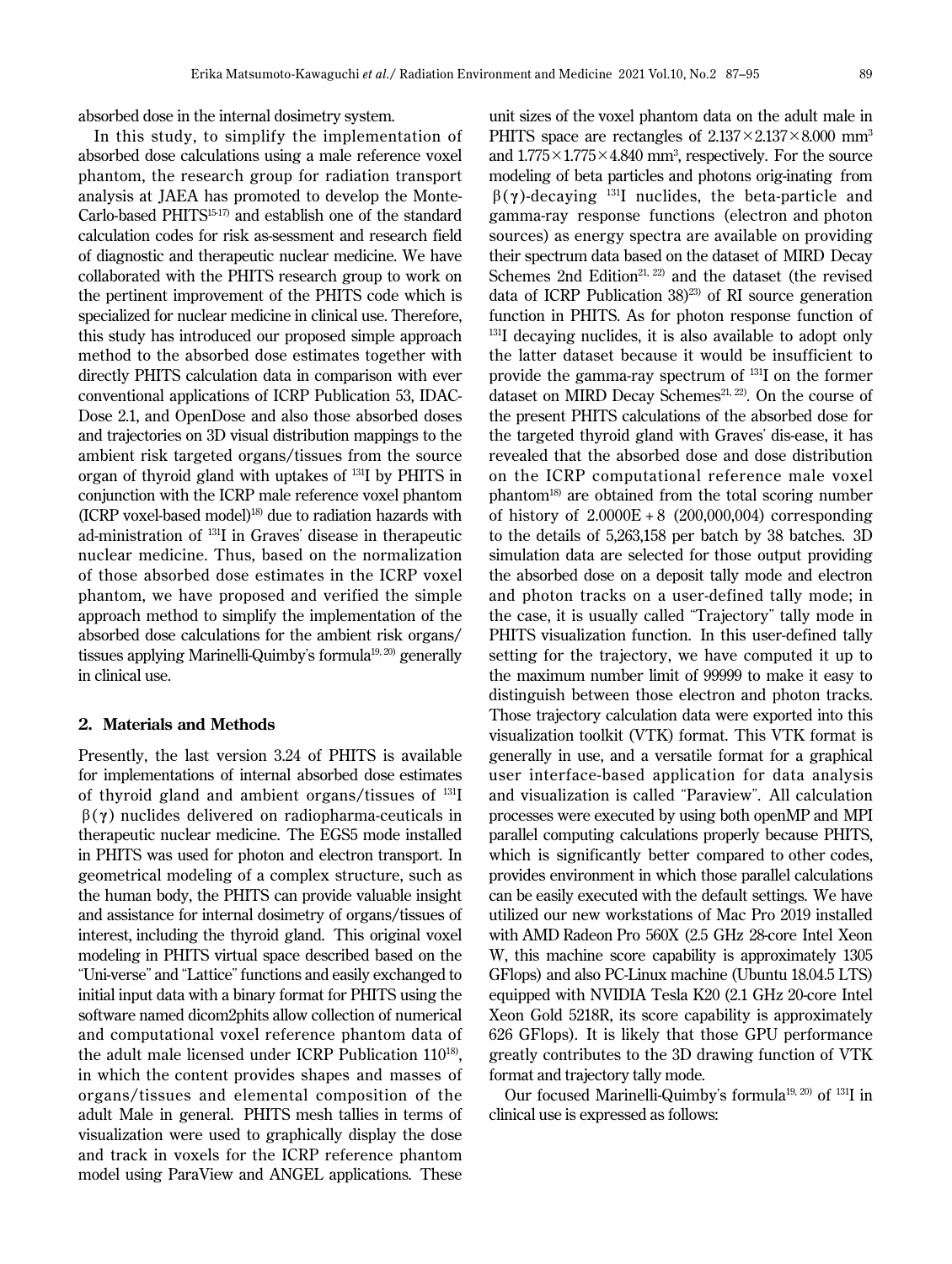Absorbed dose of uptake thyroid gland (Gy)  
= 
$$
\frac{135 \times A \times U \times T_{eff}}{3.7 \times W \times 8 \times 100}
$$
 (1)

where *A* (MBq) in general case of 300 (MBq) is the prescription radioactivity of  $^{131}I, U$  (%) is an uptake rate on 24 h and that is  $70\%^{24}$  in general on the formula,  $T_{\text{eff}}$ (day) is the effective half-life of  $^{131}I$  (6.3 day)<sup>25)</sup>, and *W* (g) is expressed as the mass for the source region of the thyroid gland in which the <sup>131</sup>I radiopharmaceutical has been accumulated on the therapeutic nuclear medicine and the mass is set to 20 g, whose volume is a segmented volume of 19.2 cm<sup>3</sup> of the thyroid gland at the adult male reference voxel phantom, resulting in the value described in ICRP Publication 110<sup>18)</sup>. As is well known, it would be empirically considered for attending physicians and medical physicists that the Marinelli-Quimby's formula shown here only requires the mean absorbed dose at the thyroid gland uptake of 70% with administration of 131I radiopharmaceutical. We have inferred that our proposed simple approach method enables us to deduce the mean absorbed doses of the ambient targeted risk organs/tissues based on the normalization of the obtained absorbed dose to the source organ of the thyroid gland by Marinelli-Quimby's formula. If the absorbed dose in other ambient organs/ tissues can be linearly interpolated only by taking the relative ratio calculated by PHITS and also be multiplied by the normalization factor of the obtained mean absorbed dose of thyroid of Marinelli-Quimby's formula on the proposed method, this simple approach method can be easily performed in clinical scenes of attending physicians and medical physicists.

Generally, regardless of which dosimetry calculation system and computational codes are used for the internal absorbed dose estimates in nuclear medicine, the absorbed doses are calculated using the MIRD formalism with the time-independent formulation as follows, which is defined at MIRD Pamphlet No.21<sup>26)</sup>:

$$
D_{(Target,T_D)} = \sum_{Source} \{ \tilde{A}_{(Source,T_D)} \times S_{(Target \leftarrow Source)} \} [Gy] , \qquad (2)
$$

where  $D_{(Target, T_D)}$  is the mean absorbed dose (Gy) delivered to ambient risk organs/tissues due to source radiation hazards in a reference human body phantom. That is, in the ICRP Publication 53, targeted risk organs/tissues with the distribution ration inherent to a source organ/ tissue (in case of thyroid uptake of 131I) have been set at various compartment levels based on the biokinetic model and the mean deposit en-ergy with *S*(*Target within itsel <sup>f</sup>*), which is called "S-value", has been imparted to each individual organ/tissue within itself. In contrast, in IDAC-Dose 2.1, OpenDose, and PHITS (in this study),

 $S$ (*Target* – *Source*), which is also corresponding to "S-value", is the mean absorbed dose to a given ambient target per nuclear disin-tegration in the source (thyroid uptake) after depositing a part of the disintegration energy of beta particle or photon within itself.  $\tilde{A}_{\text{(Source,}T_D)}$  is the total number of time-integrated or cumulated radioactivities on the uptake radiopharmaceutical in the source (thyroid gland) (Bq·s) over the integration period  $T<sub>p</sub>$ . In this study, in IDAC-Dose 2.1, OpenDose, and PHITS, by making the consistent period  $T<sub>p</sub>$  to calculate and investigate their *S*(*Target*←*Sourc*e) (S-value) values respectively, we have adopted the integration time of four times the effective half-life (6.3 day  $\times$  4) because it is assumed that it corresponds to the adequate time required for the cumulative radioactivity of 131I, which is also common in Marinelli-Quimby's for-mula. The calculation of S-values requires a clear definition of the geometry of the model in this case of the ICRP male reference voxel phantom (ICRP voxel-based model) and 131I decay characteristics:

$$
S_{\text{(Target} \leftarrow Source)} = \sum_{i} E_{i} Y_{i} \Phi_{i \text{ (Target} \leftarrow Source, Ei)} \text{ [Gy/Bq] }, \quad (3)
$$

where  $\Phi_{i^{T\!arget}} \leftarrow_{Source, E_j}$  is the specific absorbed fraction  $(kg<sup>-1</sup>)$ , which is the so-called "SAF value"<sup>27)</sup> in the field of radiopharmaceutical dosimetry of the i-th emitted radiation of the radionuclide (in the case <sup>131</sup>I). That is, the fraction of the  $E_i^{22, 23}$  emitted in source region of *Source* to the target organ/tissue *Target* divided by the mass of the target organ/tissue in kilograms. *Ei* and *Yi* are the mean energies (or part of the energy distribution of electrons and photons associated with **β**-decay in this case 131I radiopharmaceutical) in joules and the product yield of the *i*-th nuclear transition of the radiopharmaceutical radionuclide in  $(Bq^{-1} \text{·} s^{-1})$ .

The Monte-Carlo-based PHITS simulation we have utilized for this study, like any other Monte-Carlo simulation code, such as MCNP6.0 (IDAC-Dose2.1), EGSnrc (OpenDose), and GEANT4 (OpenDose), can derive the mean absorbed doses at target and source organs/tissues directly generating the SAF values while considering a description of human geometry in a simulation space of interest and involving every transport process of radiations in various substances in the adult male reference ICRP model. These mean absorbed dose estimates obtained directly of the thyroid gland (source organ) and four ambient organs (targets) of the spleen, liver, pancreas, and thymus are provided in detail to be the mean absorbed dose rate in Gy/s on PHITS and OpenDose and Gy/Bq on IDAC-Dose2.1 and ICRP Pub.53 from the administered radiopharmaceutical of <sup>131</sup>I. The ICRP Pub.53 is not in the category of Monte-Carlo sim-ulation method and has been classified with various compartment levels based on the biokinetic model by the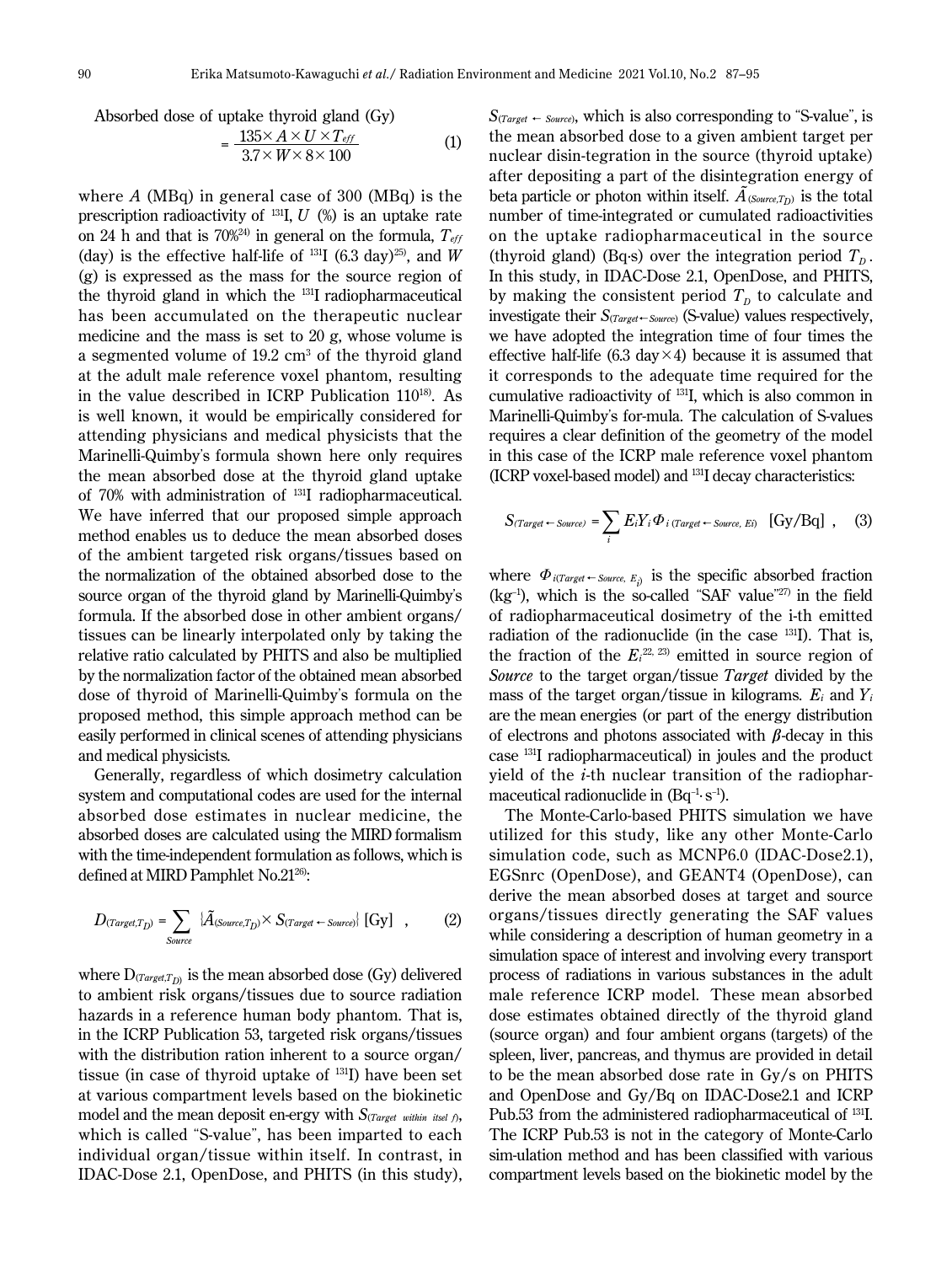

**Fig. 1.** Absorbed dose distribution on the coronal cross-section (as a rearward side view) of the upper half of voxel phantom.

MIRD Dose Estimate Report No.5<sup>28)</sup> because, to compare with the dose estimate of Marinelli-Quimby's formula in this study, thyroid uptake of 70% and other ambient organ uptakes (except for the thymus) in response to its condition were reproduced by extrapolating the range of 0% (thyroid blocked)-to 55% uptake as described in ICRP Pub.53. The IDAC-Dose2.1 (Windows version), which was written in MATLAB, can be obtained for free from the website (https://www.idac-dose.org/#/), but it re-quires the MATLAB runtime compilation and would possibly be unable to work on calculating the mean absorbed dose estimates unless it works well depending on the individual computer OS environment. In fact, it could not work in our macOS version 11 (Big Sur) environment. (In supplement, OLINDA/EXM version  $2.0^{11}$  program is expensive and charged, so the calculation could not be executed.) The OpenDose website framework (https:// www.opendose.org/home), in whose database SAFs already calculated by many Monte Carlo simulation codes have been stored is quite available and informative for us to calculate the mean absorbed dose estimates to validate ours using the simple approach method based on Marinelli-Quimby's formula and directly deriving the dose estimates from PHITS calculations) in comparison with them.



**Fig. 2.** Voxelized 3D mean absorbed dose distribution map and the limited number of trajectories (ra-diation tracks as represented by small dots and thin lines) map of electrons and photons on the adult male ICRP computational voxel phantom visualized for the VTK format data by ParaView. The Voxelized map shows the PHITS calculated relative mean absorbed dose distribution on the zoomedup sagittal view (a) with clipping of the focused region including the ambient organs around the thyroid gland. The mapping data were obtained by the total scoring number of history of  $2E + 8$  (200,000,004) in detail). Those views of (b), (c), and (d) represent without clipping, diagonally downward from the AP direction with clipping, zoomedout sagittal view of the Voxelized whole body, respectively. The gradient barome-ter in which S-value is involved stands for our PHITS calculated relative mean absorbed dose rate (Gy/s) from 1.0000E-08 to 5.8000E-04.

# **3. Results and Discussion**

Figure 1 shows PHITS calculated dose distribution mapping data of the ICRP reference male computational voxel phantom regarding the mean absorbed dose rate together with the Voxelized 2D view also displayed in response to the location of organs/tissues. The data involved the energy deposition in the organs/tissues of the adult male ICRP Voxelized phantom on the coronal cross-sectional surface (from rearward side view) around the upper half of the phantom, which was calculated by PHITS, with the total number of 2.0000E + 8 (200,000,004 in detail) histories. The average computational time required with scoring those histories was approximately 5 h for the transport calculation for all radiations of electron and photon from the thyroid gland (source) in the Monte Carlo simulation space with the description ge-ometry of the voxel phantom. This result shows that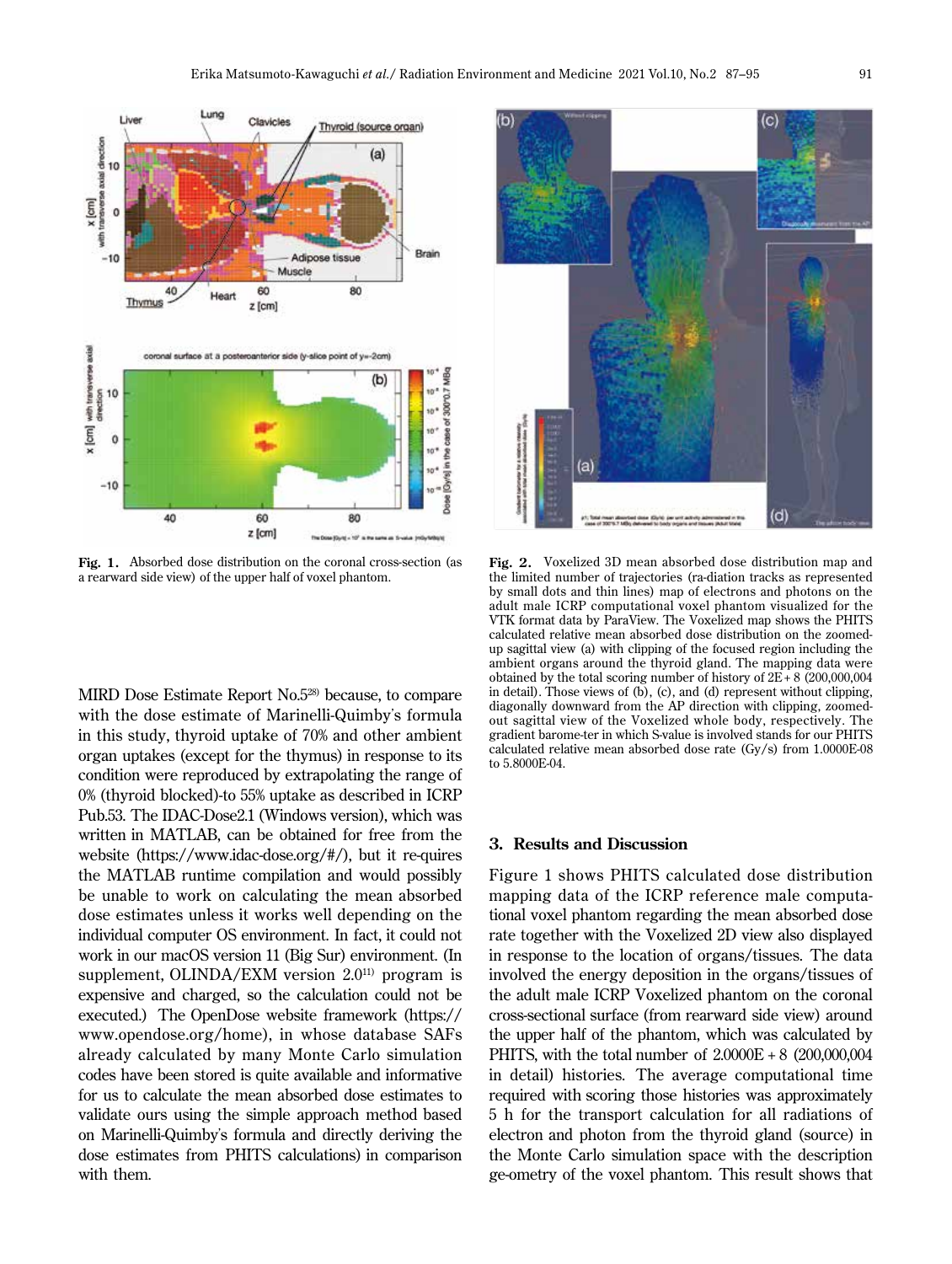

**Fig. 3.** Comparing ratios between PHITS calculated mean absorbed doses (Gy/s) corresponding to S-value for the ambient organs/tissues and that of thyroid uptake (131I) set to the normalized value of 1.0000E+ 00.

the absorbed dose of thyroid gland becomes higher compared comparison with that of the ambient organs/ tissues because its calculation has shown that the radiopharmaceutical labeled with an  $β(γ)$  emitter of <sup>131</sup>I is certainly accumulated into the thyroid gland on the radionuclide therapy of Graves' disease. The outline part, which shows the highest absorbed dose distribution has been represented clearly corresponding to the shape of thyroid gland upon the internal exposure of radiation hazards of administered radiopharmaceutical <sup>131</sup>I. Notably, it has been conjectured that the absorbed dose distribution of more ambient organs that encloses the thyroid gland become higher than that of organs/tissues which are located far from its source organ. Conversely, the absorbed dose estimates of organs/tissues, which are approximately  $\geq 20$  cm from the thyroid gland, suddenly decrease, and it has been expected that the potential of the absorbed doses become fairly lower to the radiation hazards associated with administration of therapeutic amounts of 131I.

Figure 2 shows some views in different angular

directions and from zooming on 3D fusion drawings between the absorbed dose distribution on a deposit tally mode and radiation tracks on a user-defined tally mode of trajectory tally mode for electrons and photons (gamma-rays) due to the disintegration of 131I are presented in the 3D visualization plot of the standardized phantom of adult male using the ParaView software. The present sophisticated and fusion 3D figure obtained in the ParaView application allowed us to elucidate how primary photons (the red thin lines shown in Fig. 2) emitted inside the thyroid gland region have been transported in detail. The yellow small dots have mainly represented the electrons generated by photoelectric effect and Compton scattering associated with those photon transports and energy depositions, and the locations where they are strongly concentrated are deduced to be the shape of thyroid gland, and it can be fairly visually confirmed that the concentrated electrons have deposited their own energies at each location according to the shape of the source organ for the thyroid gland. It has been found that the influence of source radiation hazards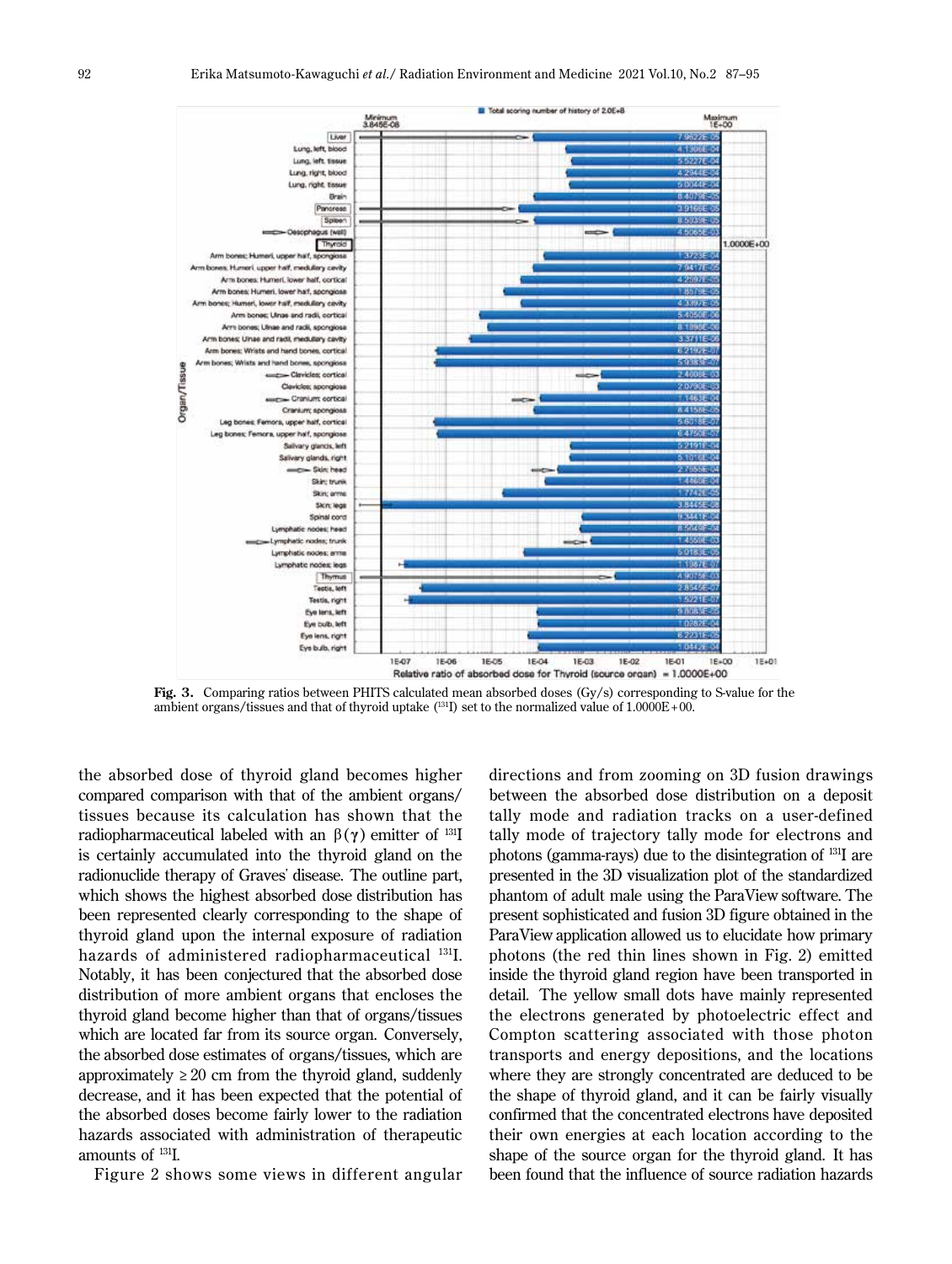|                                               | This work               | ICRP Pub.53                                            | IDAC-Dose2.1            | OpenDose                                                          |
|-----------------------------------------------|-------------------------|--------------------------------------------------------|-------------------------|-------------------------------------------------------------------|
| Monte Carlo simulation<br>or biokinetic model | <b>PHITS</b>            | Biokinetic behavior<br>model with<br>compartment model | MCNP <sub>6.0</sub>     | EGSnrc/EGS++,<br>FLUKA, GATE.<br>Geant4. MCNP/<br>MCNPX, PENELOPE |
| Adult male                                    | <b>ICRP</b> voxel-based | Mathematical                                           | <b>ICRP</b> voxel-based | <b>ICRP</b> voxel-based                                           |
| computa-tional reference<br>type model        | model                   | phantoms representing<br>a male (MIRD-5<br>phantom)    | model<br>model          |                                                                   |
| $\langle$ Organ $\rangle$                     |                         |                                                        |                         |                                                                   |
| Thyroid                                       | 1.0000E+00              | 1.0000E+00                                             | 1.0000E+00              | 1.0000E+00                                                        |
| (Source)                                      |                         |                                                        |                         |                                                                   |
| Spleen                                        | 8.5939E-05              | 5.5799E-05                                             | 1.1600E-04              | 9.9186E-05                                                        |
| (Target)<br>Liver                             | 7.9622F-05              | 4.5052E-05                                             | 1.0800E-04              | 9.2068E-05                                                        |
| (Target)<br>Pancreas                          | 3.9166E-05              | 6.4183E-05                                             | 5.3900E-05              | 4.5899E-05                                                        |
| (Target)<br>Thymus<br>(Target)                | 4.9075E-03              | no data                                                | 6.4700E-03              | 5.5110E-03                                                        |

Table 1. PHITS S-value ratios of the spleen, liver, pancreas, and thymus to the normalization of the mean absorbed dose estimate of thyroid uptake, which is obtained from the Marinelli-Quimby's formula in comparison with ICRP Pub.53<sup>8</sup>, IDAC-Dose2.1<sup>12</sup>, and OpenDose<sup>14)</sup>

due to the administered 131I radiopharmaceutical of thyroid gland has been noted from the top of the head to the lower abdomen in the adult male body in the range of our PHITS calculated relative mean absorbed dose rate (Gy/s) from 1.0000E-08 to 5.8000E-04.

Figure 3 summarized the ratios of the calculated absorbed doses for main normal (or risk) ambient organs/tissues, for example thymus and oesophagus, around the thyroid gland to that of the thyroid gland set to a normalized value of 1.0000E + 00. These calculated ratio data reveal that all absorbed doses of the ambient risk organs/tissues are double or fairly less rather than the value of the thyroid gland, and also from the present PHITS calculations it can be observed from this figure that their absorbed doses of risk organs will be trending with extremely lower ratios between  $10^{-8}$  and  $10<sup>-3</sup>$  with few health influence even if those values take the well-known sublethal damage recovery of a cell into consideration. Based on the normalization by Marinelli-Quimby's formula in our proposed simple approach method, at first we have confirmed that the mean absorbed dose estimate of the thyroid gland (source organ) was determined to be 334.55 Gy. As a result, we have obtained the mean absorbed dose estimate of each organ/tissue (target) from the relative ratio of the standardized one on the thyroid uptake (70%), and when focusing on the six organs/tissues that are classified, as shown in Figure 3, as having relatively high absorbed dose group, that is, the thymus, oesophagus (wall), clavicles (cortical), lymphatic nodes (trunk), skin (head), and cranium (cortical) , they can be estimated to be 1.6418, 1.5076, 0.8232, 0.4871, 0.0922, and 0.0384 Gy, respectively.

To validate our simple approach method of the mean

absorbed doses for ambient risk organs/tissues by considering the relative ratio with that of a source organ (thyroid gland), which is obtained using Marinelli-Quimby's formula and PHITS, we have compared our approach with different methods (PHITS direct method, ICRP Pub.53, IDAC-Dose2.1, and OpenDose). That is, the organs to be compared and verified were the thyroid gland (source), spleen (target), liver (target), pancreas (target), and thymus (target) in the adult male computational reference voxel phantom, which are also commonly used as subjects (benchmarks) by these other methods. Table 1 shows the ratio of respective ambient organs to those S-value with four significant figures, assuming that the mean absorbed dose estimates related to the normalized S-value in the thyroid uptake (70%) of administered 131I radiopharmaceutical. Obviously, even if the ratio of the thymus for which the ICRP Pub.53 has not been reported is excluded in Table 1, it can be confirmed that the result trends of all ratios decrease in that order from the normalization value of thyroid gland to the thymus, spleen, liver, and pancreas in our proposed approach method including PHITS, ICRP Pub.53, IDAC-Dose2.1, and OpenDose. The ratios of any organs in our suggested method provided intermediate values between the minimum value group on ICRP Pub.53 and the maximum one on IDAC-Dose2.1. Our results showed almost the same ratios of any organs as that of OpenDose. Thus, it has been found that the validity of the PHITS calculation in this study is fairly apparent compared with other widely used Monte Carlo codes, such as Geant4 and MCNP/MCNPX, which are offered in the dosimetry system of OpenDose. Table 2 compares the mean absorbed dose estimates of the thy-roid gland (source)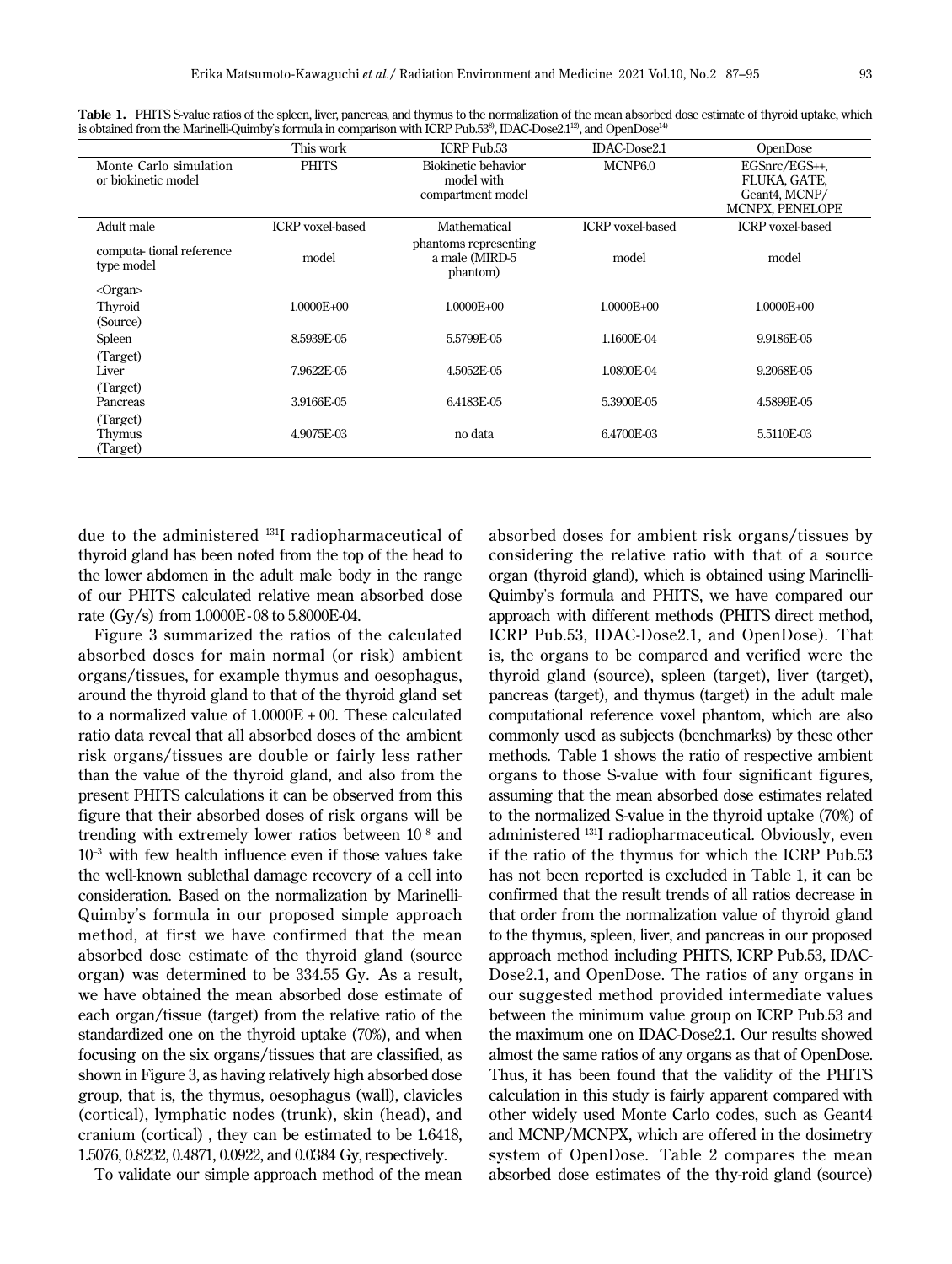| $\langle$ Organ $\rangle$ | Marinelli-<br>Quimby's formula<br>[this work] | Directly derived<br>from PHITS<br>[this work] | <b>ICRP</b><br>Pub.53 | IDAC-<br>Dose2.1 | OpenDose |
|---------------------------|-----------------------------------------------|-----------------------------------------------|-----------------------|------------------|----------|
|                           | (GV)                                          | (GV)                                          | (GV)                  | (Gy)             | (Gy)     |
| Thyroid (Source)          | 334.5500                                      | 336.1726                                      | 300.5606              | 303.3140         | 291.5699 |
| Spleen (Target)           | 0.0288                                        | 0.0289                                        | 0.0168                | 0.0350           | 0.0289   |
| Liver (Target)            | 0.0266                                        | 0.0268                                        | 0.0135                | 0.0328           | 0.0268   |
| Pancreas (Target)         | 0.0131                                        | 0.0132                                        | 0.0193                | 0.0163           | 0.0134   |
| Thymus (Target)           | 1.6418                                        | 1.6497                                        | no data               | 1.9600           | 1.6068   |

**Table 2.** Comparing the mean absorbed dose estimates (Gy) of thyroid uptake and targeted ambient risk organs (spleen, liver, pancreas, and thymus), which were derived from Marinelli-Quimby's formula and directly calculated dose results by PHITS with those obtained dose estimates from ICRP Pub.53<sup>8</sup>, IDAC-Dose2.112), and OpenDose14), respectively

and ambient risk organs for the normalization of Marinelli-Quimby's formula on our proposed simple approach method and also derived directly from PHITS, and then that of other dosime-try systems (ICRP Pub.53, IDAC-Dose2.1 and OpenDose) as already described above. In Table 2, the mean absorbed dose estimate of the thyroid gland (source) itself has been determined to be 336.1726 Gy by PHITS directly calculated result on the cumulative radioactivity of four times the effective half-life at the administered radioactivity (300 MBq) of 131I and uptake (70%) in clinical use for the treatment of Graves' disease. The PHITS calculation shown here was fairly identical to the mean absorbed dose estimate method based on Marinelli-Quimby's formula in general clinical use, and also represents that the PHITS calculation is quite reliable to withstand an absorbed dose estimate tool for other uptake or-gans/tissues working on sources themselves, for instance, the small intestine, kidneys, and bladder in 131I administration in therapeutic nuclear medicine. However, it exhibited that there was no problem and its calculation was only slightly higher than the values derived from other evaluated methods of thyroid up-take. Conversely, when comparing them with other estimate methods of IDAC-Dose2.1 and OpenDose (within a similar category of Monte-Carlo-based calculation) with respect to those ambient risk targeted organs, as shown in Table 2, it was found that our proposed simple approach method with normalization-based on the Marinelli-Quimby's formula, these obtained data are quite consistent with them, especially in OpenDose, indicating the validity of our proposed method. Then, focusing on those dose estimates derived from ICRP Pub.53 in comparison with Monte-Carlo based mean absorbed estimates of ours (the Marinelli-Quimby's formula coupled with PHITS), IDAC-Dose2.1 and OpenDose, their energy deposi-tions of those uptake organs of 131I as radiation sources are given to themselves without affecting each other, having the distribution ratio inherent to each organ/tissue on thyroid uptake set at various com-partment levels based on the biokinetic model. Thus, the integrated mean absorbed dose estimates of these organs can

be determined by adding the deposition energies (as external effect) transported from source (thyroid) to targeted organs (spleen, liver, pancreas and thymus) derived from the Monte-Carlo-based estimations, including our proposed approach method and others (IDAC-Dose2.1 and OpenDose) to that (internal effect) of ICRP Pub.53 based on biokinetic compartment model. As shown in Table 2, it has been confirmed that both the external and internal effects under the hazard radiations (electrons and photons) due to the administered 131I radiopharmaceutical are almost the same level compared with their dose estimate methods. Therefore, so far, the general view is that, even if the external effect due to the radiations originating from 131I thyroid uptake of 300 MBq on dose to ambient risk organs (spleen, liver, pancreas and thymus) has possibly negligible influence, but it cannot be ignored because the effect on the dose corresponds to the same dose effect in response to uptake condition themselves for the organs even more close to the thyroid gland.

## **4. Conclusion**

In this study, from the implementation of the absorbed dose calculations for that combined with the PHITS code and Marinelli-Quimby's formula in general clinical use, it can be concluded that our pro-posed simple approach method will be validated to obtain the mean absorbed dose estimates of not only the source organ of the thyroid gland with Graves' disease but also the targeted ambient risk organs, which are the spleen, liver, pancreas, and thymus, considering such as benchmarks in common by com-paring PHITS direct method, ICRP Pub.53, IDAC-Dose2.1, and OpenDose. For our proposed approach, despite only normalizing our obtained mean absorbed dose estimate of the source organ of the thyroid gland in the administered 131I radiopharmaceutical by Marinelli-Quimby's formula in response to those relative ratios of the S-values to those organs derived from PHITS calculation, we have found that the dose evaluation capability for clinical use is comparable to other